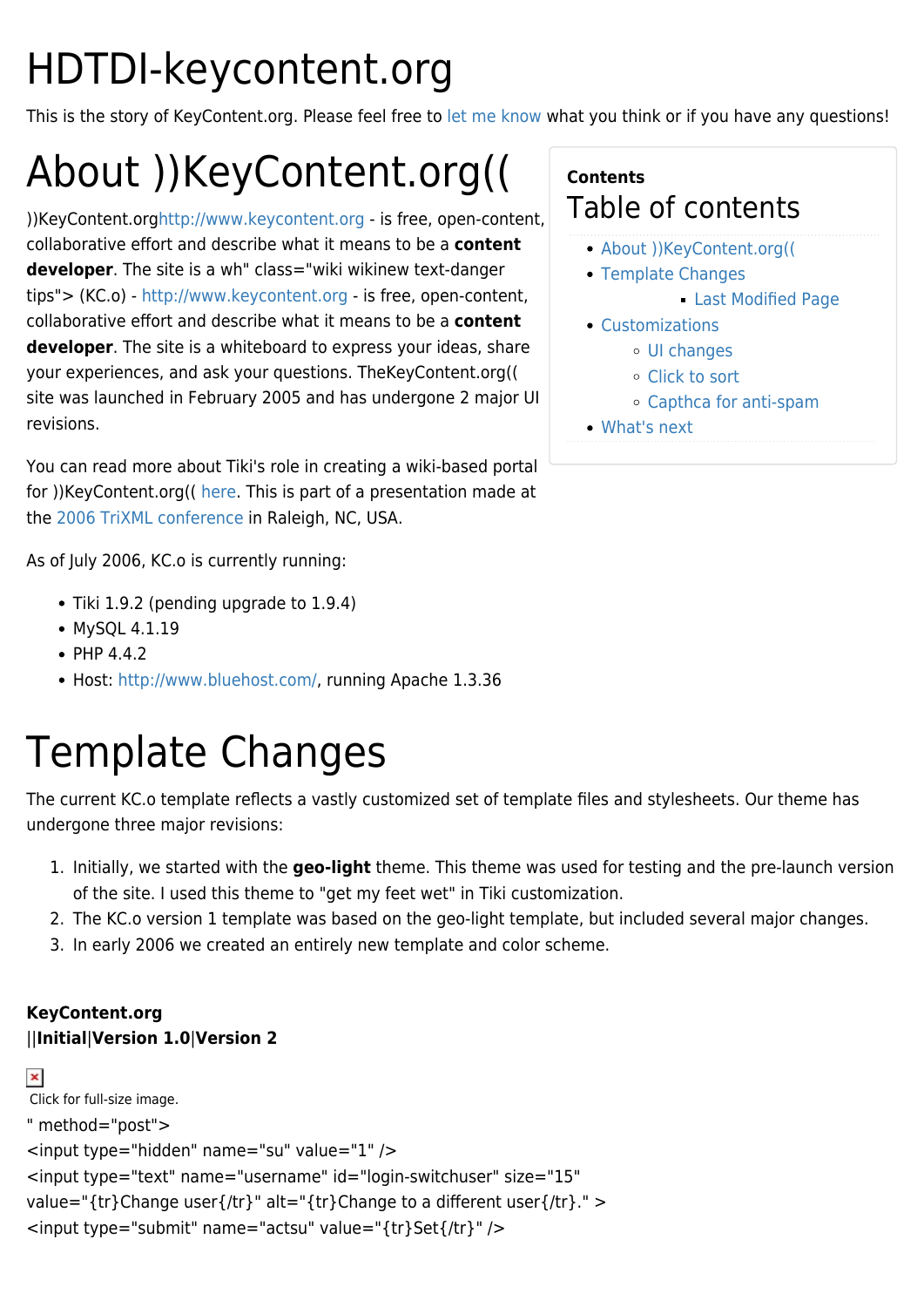```
</form>
{/if}
{menu id=50}
<div class="separator">
<a class="separator" href="javascript:icntoggle('whatsnew');" title="Toggle options">
<img src="img/icons/fo.gif" border="0" name="whatsnewicn" alt=''/> 
{tr}What's New{/tr}</a></div> <div style="display:none;" id="whatsnew"> <div class="option"> <a
class='linkmenu'
href="tiki-calendar.php?viewlist=table&viewmode=week"
title="{tr}Upcoming Events{/tr}">{tr}Upcoming Events{/tr}</a>
</div>{foreach key=pos item=slvn_item from=$slvn_info.items}
{if $slvn_item.count > 0 }
{assign var=cname value=$slvn_item.cname}
<div class="separator">
  <a class="separator" href="javascript:icntoggle('{$cname}');">
<img src="img/icons/fo.gif" border="0" name="{$cname}icn" alt='' />
{$slvn_item.label}</a>
</div> <div id="{$cname}" {if $smarty.cookies.$cname ne 'o'}style="display:none;"\
{else}style="display:block;"{/if}>
{section name=ix loop=$slvn_item.list}
<img src="kc/icons/spacer.gif" alt="" width="15" height="1" border="0" />
<span class="module">{$smarty.section.ix.index_next}</span>
ix.href|escape}"
ix.title|escape}">
\{tix.label == "\}-\{else\}{$slvn_item.listix.label|escape|truncate:20:"...":true}{/if}
</a><br/>{/section}
</div>\{/if\}{/foreach}
\lt/div>{literal}<{/literal}script language='Javascript' type='text/javascript'>
setfolderstate('whatsnew', 'd');
{literal}<{/literal}/script>
<div class="separator">
<a class='separator' href="tiki-logout.php" title="{tr}Log Out{/tr}">
<img src="kc/icons/logout.gif" border="0" alt='{tr}Logout button{/tr}.' /> 
{tr}Log Out{/tr}</a>
```

```
</div>
```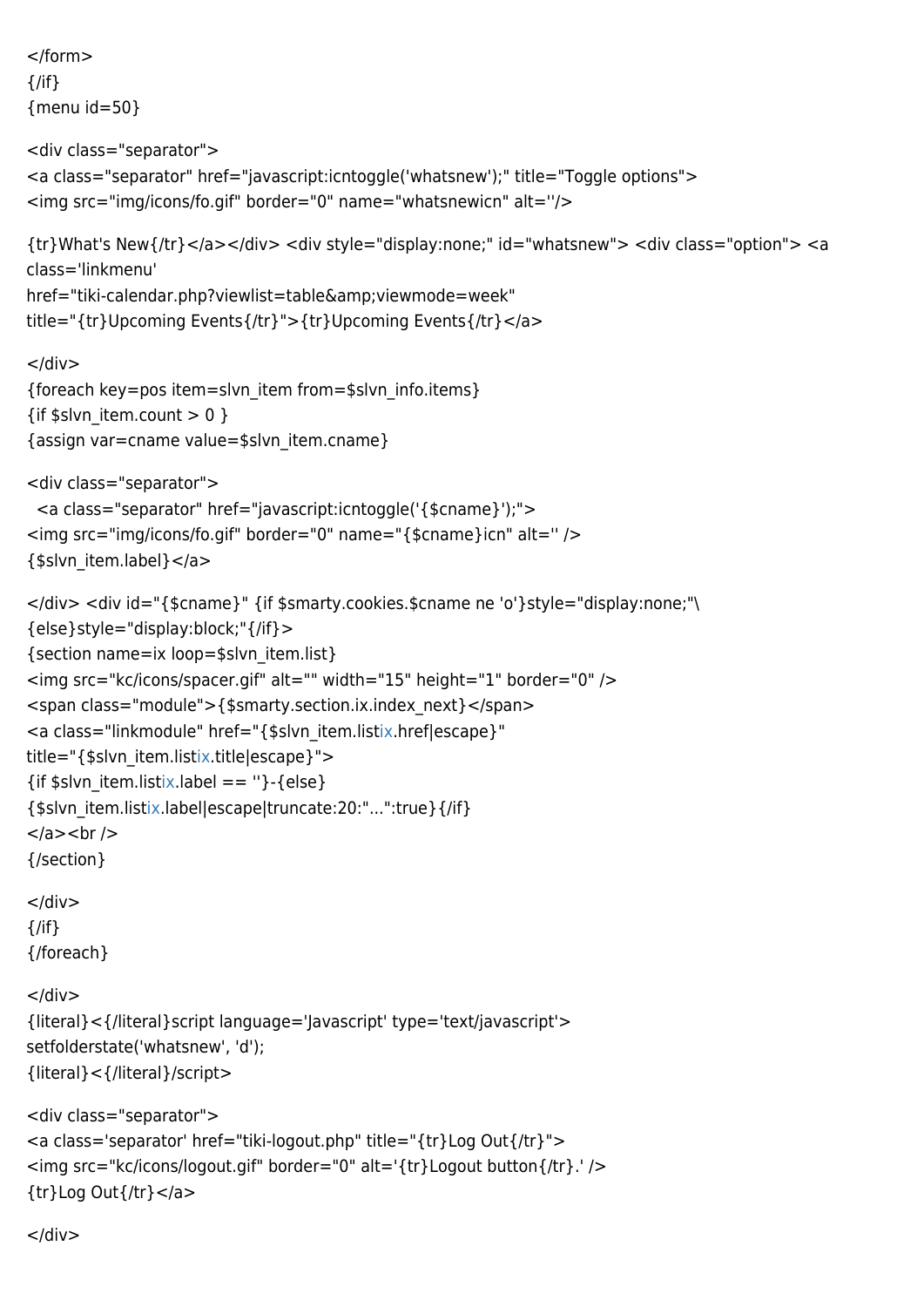```
{else}
```

```
<div class="module">
<form name="loginbox" action="{$login_url}" method="post"
{if $feature_challenge eq 'y'} ><input type="text" name="user" id="login-user"
size="15" value="Username" alt="{tr}Enter your KeyContent.org username{/tr}." >
<input type="password" name="pass" id="login-pass" size="15"
value="Password" alt="Enter your password." >
<input type="submit" name="login" value="{tr}Log In{/tr}" />
{if $rememberme ne 'disabled'}<input type="checkbox"
name="rme" id="login-remember" value="on"/>
<label for="login-remember"> {tr}Remember me{/tr}</label> {/if}<br />
{if $forgotPass eq 'y' and $allowRegister eq 'y' and $change_password eq 'y'}
<a class="link" href="tiki-remind_password.php"
title="{tr}Click here if you've forgotten your password{/tr}">
{tr}Forget your password?{/tr}</a><br />
<a href="tiki-register.php" class="link"
title="{tr}Click here to register{/tr}">{tr}Sign up{/tr}</a> (free) to see more.
\{/if\}
</form>
\langlediv\rangle{/if}
{CODE}
```
Note: Certainly not the *prettiest* code... I hope to streamline it one day, when I have spare moment.  $\mathbf{x}$ 

#### Last Modified Page

After logging in, users can quickly create a new wiki page by using the Quick Edit module. I included this module within the Last Modified Page module:  $\pmb{\times}$ 

This was a simple edit to the **mod-last\_modif\_pages.tpl** template:

```
\pmb{\times}{if !$user}
   <a href="tiki-page.php?pageName=Key+Collaboration+Request"
   class="linkmodule" title="{tr}Start a new Key Article{/tr}.">
   {tr}Start new article{/tr} 
   <img src="kc/icons/more.gif" alt="{tr}Start a new Key Article{/tr}"
   width="19" height="10" border="0" align="bottom" /></a>
 \ \{else\}\{if \ <form method="get" action="tiki-editpage.php">
 {if $categId}<input type="hidden" name="categId"
 value="{$categId}" />{/if}
```